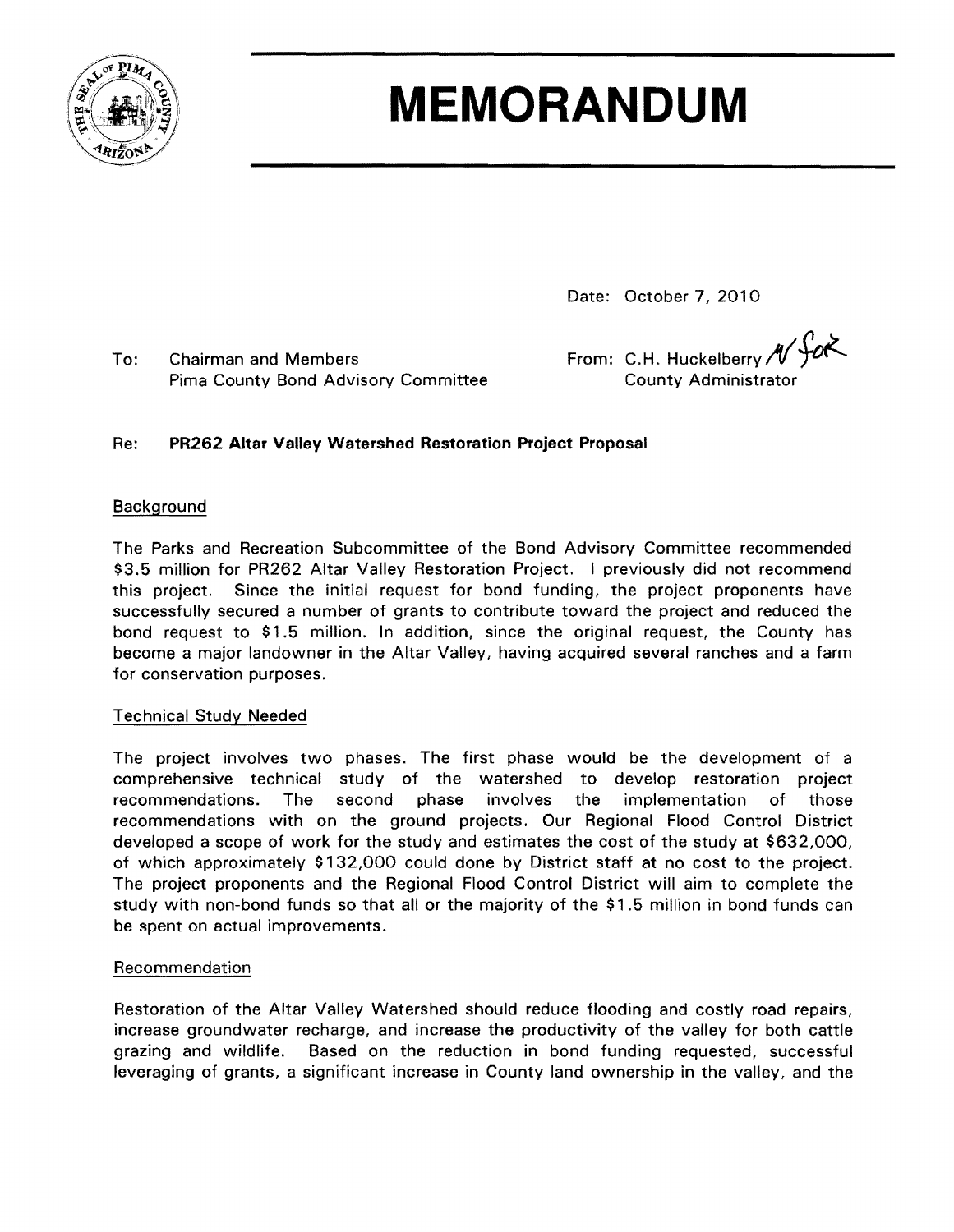Chairman and Members, Pima County Bond Advisory Committee Re: **PR262 Altar Valley Watershed Restoration Project Proposal**  October 7, 2010 Page 2

scope of work produced by our Regional Flood Control District, I now recommend this \$1.5 million project.

CHH/dr

c: John and Pat King, Altar Valley Conservation Alliance Mary Miller, Altar Valley Conservation Alliance Tom Sheridan, The University of Arizona Vicki France, Natural Resources Conservation District Suzanne Shields, Director, Regional Flood Control District Rafael Payan, Director, Natural Resources, Parks and Recreation Kerry Baldwin, Natural Resources Superintendent, Parks and Recreation Tom Helfrich, Water Resources Division Manager, Regional Flood Control District Julia Fonseca, Pima County Environmental Planning Manager Nicole Fyffe, Executive Assistant to the County Administrator